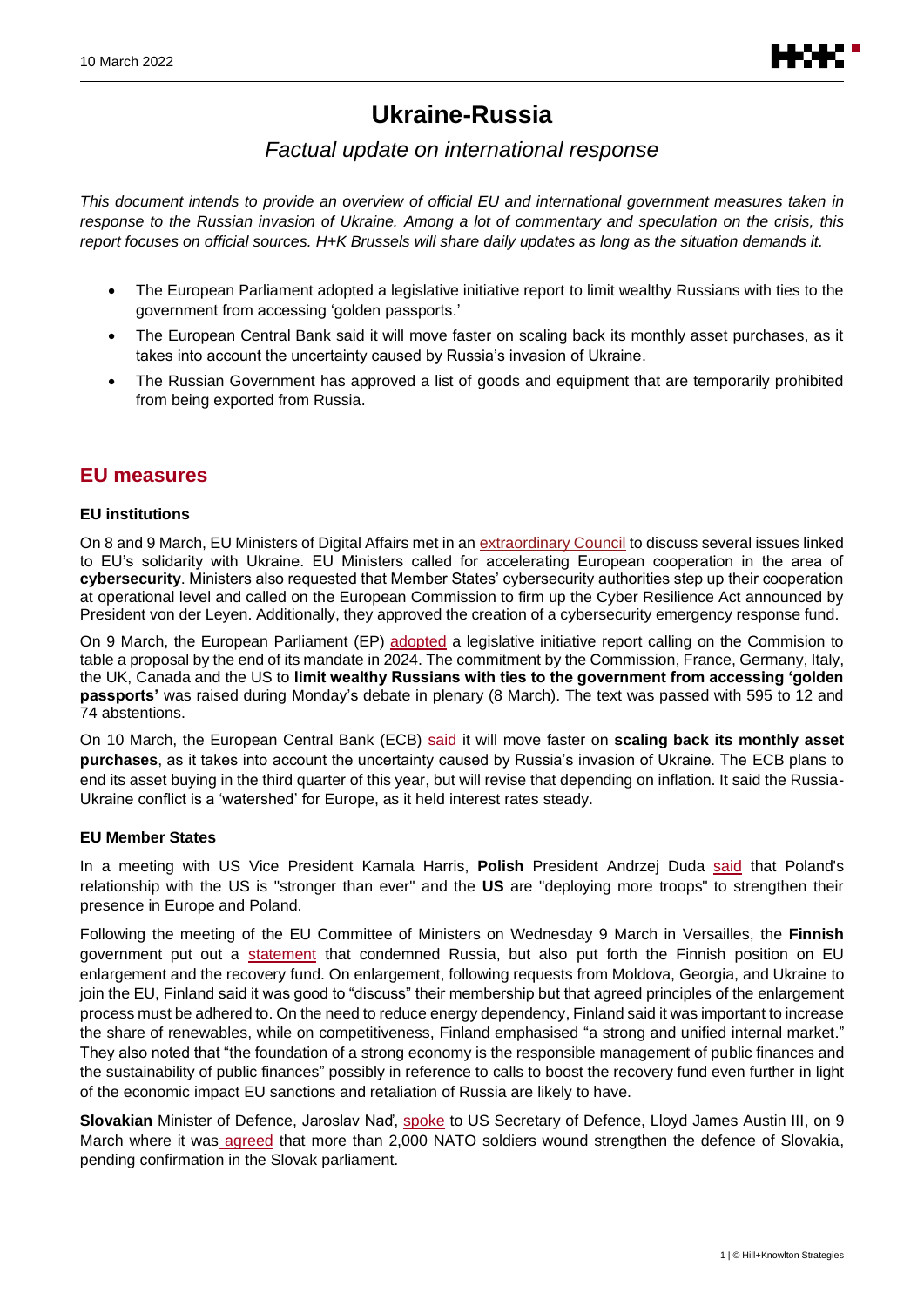

**German** Chancellor Olaf Scholz on 9 March [said](https://www.youtube.com/watch?v=2ysrVgnkdyI) he did not support a proposal from Poland to deliver Sovietera MiG-29 fighter jets to Ukraine via the US Ramstein Air Base in Germany. "We have to think very carefully about what we are doing, and this certainly does not include fighter jets," the chancellor said.

## **International measures**

#### **United Kingdom**

On 10 March the UK [announced](https://www.gov.uk/government/news/abramovich-and-deripaska-among-seven-oligarchs-targeted-in-estimated-15bn-sanction-hit) a travel ban and full assets freeze on seven Russian billionaires, including Roman Abramovich the owner of Chelsea Football Club, who are believed to be closely linked to President Putin. The UK is planning to introduce the Economic Crime Bill that would pave the way for further severe sanctions against Russia. Boris Johnson said those Russians who have helped Putin shed the blood of Ukrainians have no place in the UK. He further said that the UK will continue to support Ukraine and mount pressure on Putin's regime until it stops funding the brutal war in Ukraine.

#### **United States**

On 10 March US Vice President Kamala Harris [met](https://www.whitehouse.gov/briefing-room/speeches-remarks/2022/03/10/remarks-by-vice-president-harris-and-prime-minister-morawiecki-of-poland-before-bilateral-meeting/) with Prime Minister Morawiecki in Poland. Both leaders discussed the ongoing war in Ukraine and said the NATO alliance will defend its members and their countries against any aggression. They also agreed to continue to provide economic and humanitarian aid to Ukraine.

After Russia claimed it had [uncovered](https://twitter.com/PressSec?ref_src=twsrc%5Etfw%7Ctwcamp%5Etweetembed%7Ctwterm%5E1501676231988817927%7Ctwgr%5E%7Ctwcon%5Es2_&ref_url=https%3A%2F%2Fwww.aljazeera.com%2Fnews%2F2022%2F3%2F10%2Fus-denies-russian-claims-of-biowarfare-labs-in-ukraine) a US-funded bioweapons programme in Ukraine, US spokesperson Jen Psaki wrote on her Twitter that these "preposterous" claims are false, an attempt to spread disinformation and could be a pretext for using chemical weapons. Psaki stressed that the US is in full compliance with its obligations under the Chemical Weapons Convention and the Biological Weapons Convention and has no intention to develop or use them.

#### **China**

On 10 March, Chinese spokesperson Zhao Lijian said that China [supports](https://www.fmprc.gov.cn/mfa_eng/xwfw_665399/s2510_665401/2511_665403/202203/t20220310_10650654.html) Russian claims about the US-funded bioweapons programme in Ukraine and demanded the US provide a full account of its biological military activities at home and abroad and subject itself to multilateral verification. He said the international community has grave concerns about the US bio-military actives for a long time and it is not something the US can muddle through in few words. He further stated that US sanctions cannot solve the issue of Ukraine but will create problems and that China will maintain its dealings with Russia.

#### **Australia**

On 10 March, Australian Defence Minister Peter Dutto[n said](https://www.pm.gov.au/media/press-conference-enoggera-qld) that Putin's ambitions and that of his ally China are not limited to Ukraine and Taiwan, respectively. They will move beyond these two countries if we don't provide a deterrence effect and work closely with our colleagues and with our allies.

### **Russian retaliation measures**

On 10 March, the Russian Government has [approved](http://government.ru/en/docs/44762/) a list of goods and equipment that are temporarily prohibited from being exported from Russia. The decision will be effective until the end of 2022. The list includes over 200 products, including technological, telecommunication and medical equipment, vehicles, agricultural machinery, electric equipment, as well as railway cars and locomotives, containers, turbines, metal and stone cutting machines, video displays, projectors, consoles and switchboards. The export of these goods has been suspended to all countries, excluding member states of the Eurasian Economic Union (EAEU), Abkhazia and South Ossetia.

On 10 March, the Russian Government has [submitted](http://government.ru/en/docs/44764/) a bill to the State Duma on allowing foreign pharmaceuticals easier access to the Russian market. To prevent a shortage of medicines in 2022, the Government will be authorised to decide on a simplified procedure for foreign medicines to enter the Russian market. Under this legislative proposal, the Government will decide on allowing newly registered foreign drugs to be sold in Russia in foreign packaging with a label in Russian until 31 December 2022.